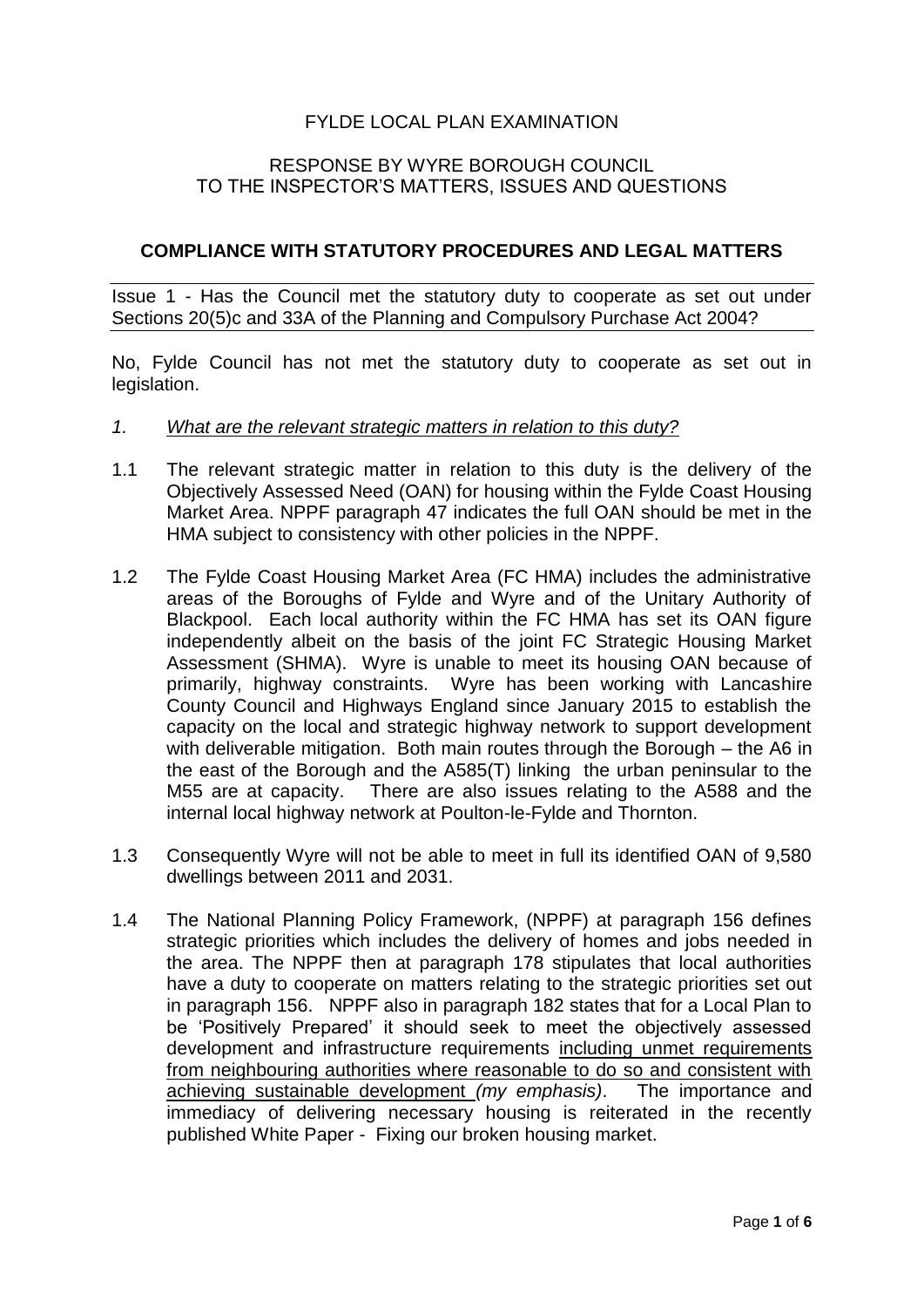- 1.5 The Fylde Coast Authorities<sup>1</sup>, (FCA) have agreed<sup>2</sup> a Memorandum of Understanding, (MoU) with regards to the Duty to Co-operate (Appendix 1). The MoU recognises the Fylde Coast as a Housing Market Area, (HMA) which led to commissioning a joint Fylde Coast Strategic Housing Market Assessment, (SHMA). Under the MoU the FCA agreed to work together 'to reach a consensus on housing provision across the Fylde Coast sub-region'.
- 2 *Has the Council maximised the effectiveness of plan-making activities by engaging constructively, actively and on an on-going basis with the prescribed bodies, in the preparation of the Plan in the context of these relevant strategic matters?*
- 2.1 No, Fylde has not maximised the effectiveness of plan making engaging constructively, actively and on an on-going basis with Wyre in relation to the shortfall in housing provision in Wyre and consequently in the HMA.
- 2.2 As early as March 2015, Wyre alerted Blackpool and Fylde of significant constraints and the possibility that Wyre will need assistance in meeting its needs.<sup>3</sup> The issue was reiterated at a meeting with Fylde in May 2015.<sup>4</sup> The minutes of meetings, (Appendix 2) show that Fylde was aware that Wyre will not be able to meet its OAN before the revised Preferred Options was published in October 2015.
- 2.3 Fylde in its response to the Wyre's representation on the Publication version of the Local Plan, states that Wyre's position has changed from one of support for the Plan at preferred option stage to one of objection and one of concern to restrict development near the boundary to one requesting an unspecified quantum of development.
- 2.4 Wyre's response to the revised Preferred Option is reproduced in Appendix 3. Wyre was in general support of the strategy and should have covered the issue of unmet need in the representation on the preferred option. Nonetheless Fylde was aware of the issue which was discussed again shortly after sending Wyre's response on the 30 November 2015, at the duty to cooperate meeting on the 7 December 2015.<sup>5</sup>
- 2.5 At the meeting on the 7 December 2015, Fylde requested that an officer from Fylde attend Wyre's meeting with LCC and Highways England on 8 December 2015 to discuss highway matters in Wyre. A senior planning officer from Fylde attended the meeting on the 8 December. $6$  At the latest, as of December 2015, Fylde were aware of the significant highway constraints and the inability of Wyre to meet its OAN.

1

<sup>1</sup> Blackpool Council, Lancashire County Council Fylde Council and Wyre Council.

 $2$  Each Council has taken the Memorandum of Understanding through their respective decision making structures.<br><sup>3</sup> Evide Coost, leint

Fylde Coast Joint Member and Officer Advisory Steering Group Meeting 30 March 2015

<sup>&</sup>lt;sup>4</sup> Fylde and Wyre Duty to Coperate meeting 8 May 2015.

<sup>5</sup> FC Officers Meeting 7 December 2015.

 $6$  Fylde also attended meetings on the 6 and 19 of May 2016.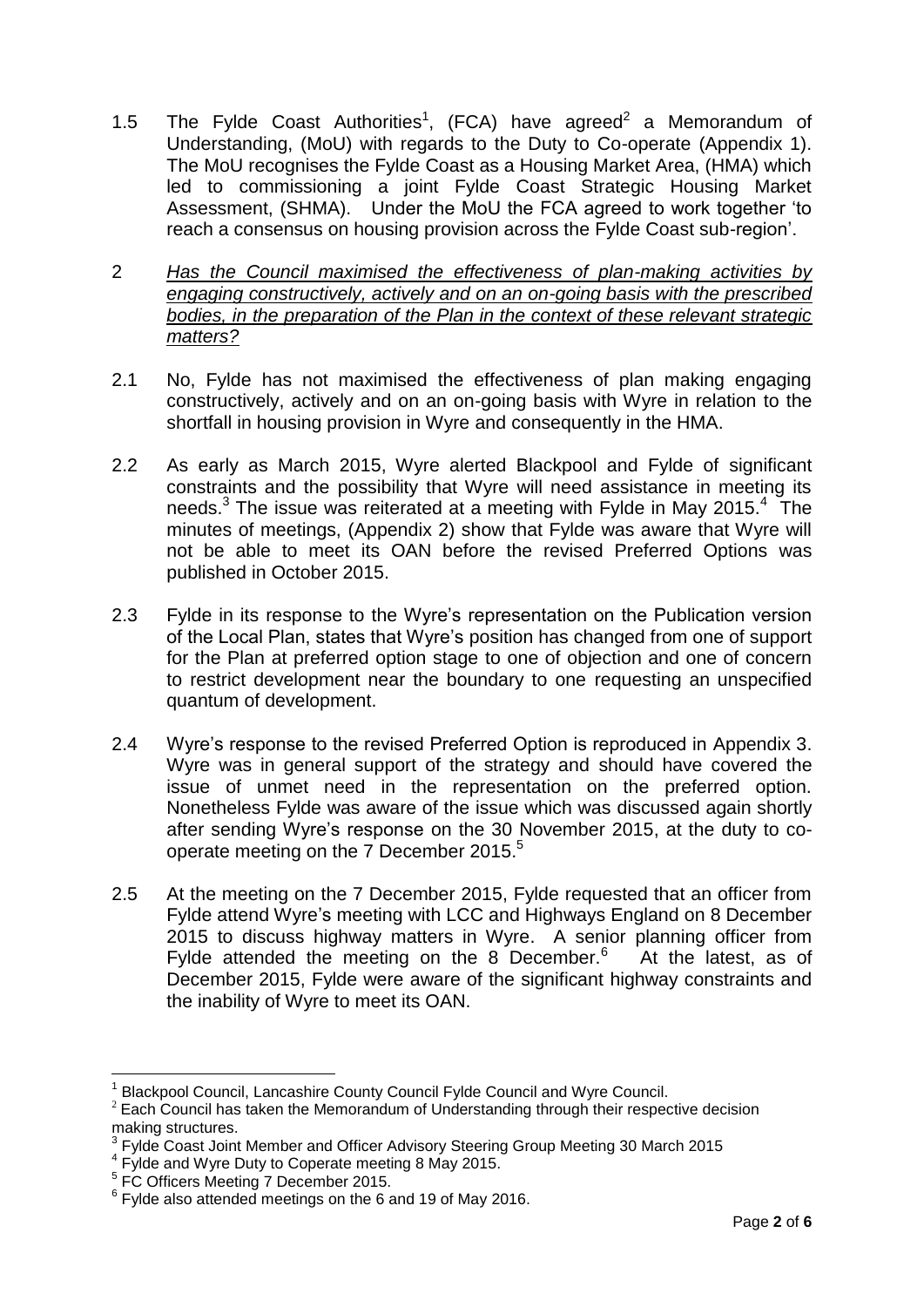- 2.6 It would appear that in developing their final Local Plan, Fylde ignored the issue of a shortfall in Wyre. Wyre's inability to accommodate its OAN, was debated in detail next at a FC duty to co-operate officers meeting in April 2016 $^7$ . At the meeting it was agreed that Wyre should formally write to Blackpool and Fylde and request assistance in meeting the OAN. Wyre wrote to Fylde on the 4 May 2016 (Appendix 4). Fylde responded on 18 May 2016, referring to the objection by Highways England and issues raised by Natural England which may inhibit Fylde from assisting Wyre in meeting its OAN (Appendix 5). To date Fylde has not shared any evidence with Wyre to show that Fylde cannot assist Wyre. There is no evidence that Fylde has given any consideration to the matter as required to do before proceeding to publish their Local Plan. Fylde also queried Wyre's OAN figure in their latter of 18 May 2016, but did not request any specific evidence. Wyre responded by letter on the 24 May 2016 (Appendix 6).
- 2.7 LCC submitted their draft Highway Report to Wyre in May 2016 and it was circulated to Fylde and Blackpool for the Officers and Members meeting on the 22 June 2016 (Appendix  $7)^8$ . At the meeting Wyre's situation was again discussed in detail, and Wyre has indicated that Blackpool and Fylde need to provide evidence why they cannot assist. No comments were received from Fylde on the May draft Highways report.
- 2.8 The May draft Highways Report was not formally published because Wyre had outstanding queries with LCC. The substance of the evidence showing the constraints in different parts of the network remains.
- 2.9 Although officers from the three Fylde Coast Authorities have been meeting under the Memorandum of Understanding, these have not been effective to resolve the issue. Hence Wyre raised the issue of lack of co-operation from Fylde in their response to the Publication Local Plan in August 2016. The representation was followed by an e mail from Wyre's Chief Executive to Fylde's Chief Executive indicating that the response to the publication draft was sent early to give the opportunity to resolve matters. However Fylde's Chief Executive's response was that Wyre will have the opportunity at the oral hearing to articulate the concerns expressed in the representation. Wyre's Chief Executive responded back to say that he would prefer not to have to debate matters at the examination and that Wyre's preference was to resolve matters. (See Appendix 8). There was no further engagement from Fylde on this matter until the letter dated 23 of January 2017 and received by Wyre on 1 February 2017.
- 2.10 The Fylde letter received on the 1 February 2017 makes reference to the Duty to co-operate Officers meeting on 14 November and implying that this was the first time that Fylde was made aware of the issue and clarifying what information it requires from Wyre in order to consider the request. The letter and Wyre's response is reproduced in Appendix 9 and 10.

<sup>&</sup>lt;u>.</u> 7 FC Officers meeting 5 April 2016

<sup>8</sup> Duty to Co-operate Members and Officer Meeting 22 June 2016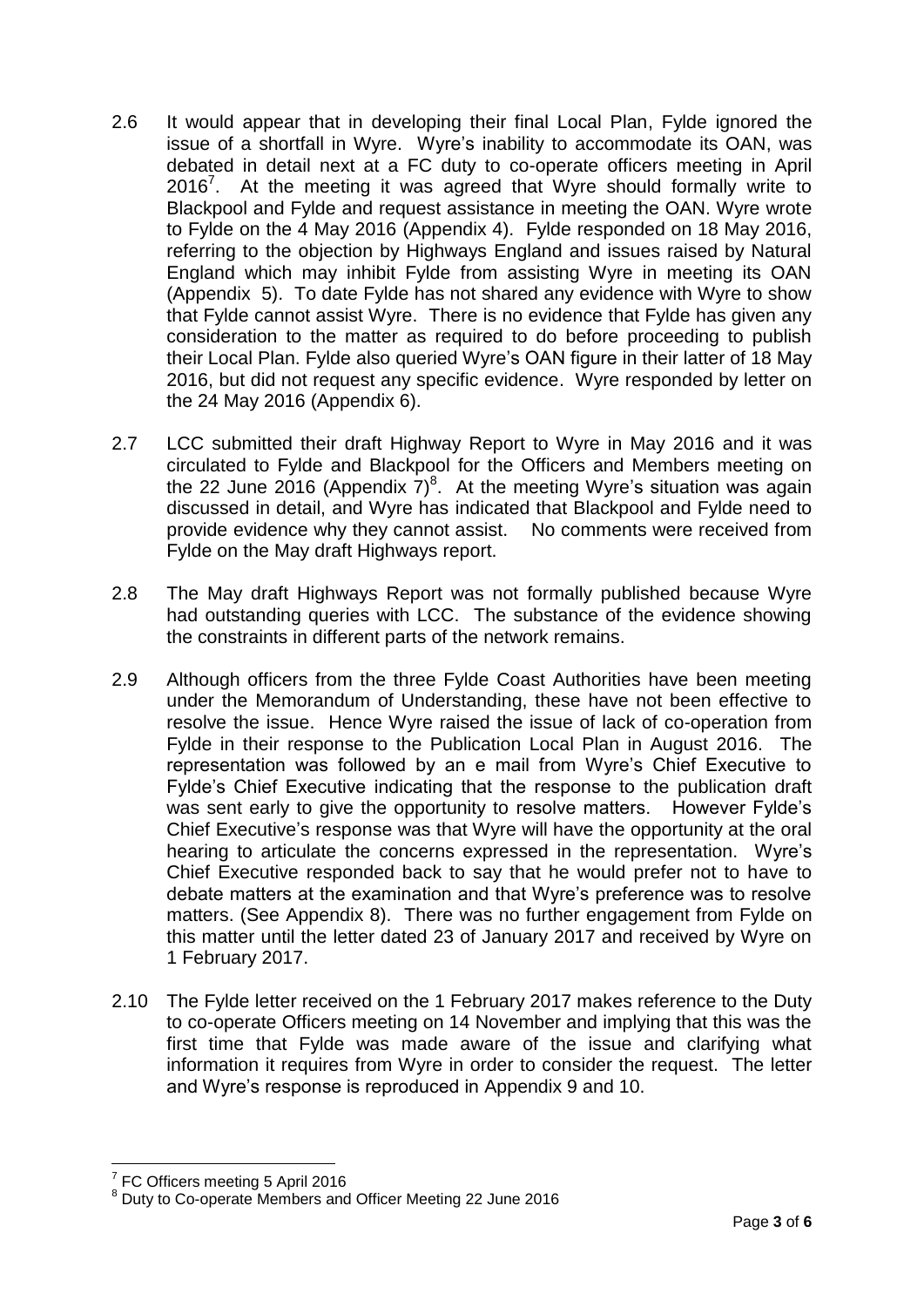- 2.11 It is evident from the above that Fylde did not engage with Wyre constructively, actively and an on-going basis in the preparation of Fylde Local Plan. As part of the Fylde Local Plan process, Fylde did not engage with Wyre on how Fylde can assist in meeting housing needs within the joint Housing Market Area. Fylde has not approached Wyre with any request for information before the letter dated 23 January 2017 and did not comment on the draft Highways Report circulated to them for the meeting on the 22 June 2016. Fylde had opportunity to consider the issue before and after the publication of the preferred options in October 2015 and before publication of the Local Plan. There was the opportunity to discuss the matters raised in Wyre's representation at the Duty to Co-operate meeting on 14 November 2016 before submission of the Local Plan in December 2016.
- 2.12 Whilst Wyre understands the importance of getting local plans adopted as quickly as possible, such plans must be positively prepared and effective and importantly deal with matters such as housing provision within the HMA.
- 2.13 Fylde has indicated that it could not have considered the matter because the final shortfall it is not known and also whether and to what extent other local authorities can assist is also not known. These are not credible reasons justifying failure to complying with national policy and also the agreed MoU. It was evident by the exchange of emails between the two Chief Executives that Fylde has no intention to discussing this matter with Wyre.
- 2.14 The letter dated 23 January 2017 is not drafted within the spirit of co-operation but it is an attempt to justify Fylde's failure to comply with the duty to cooperate and national policy. The letter which does not provide a response to the request for assistance or any information or material for debate but it is a 'list of demands', in order for Fylde to consider the issue, comes five months after the Representation on the publication Local Plan was sent, nearly nine months since the formal request was made and nearly two years since Fylde was first alerted to the possible issue of unmet need within the HMA.
- 3 *In light of Wyre Borough Council's statement that they will be unable to meet their own objectively assessed housing need (OAN):*
	- *a. What has been the nature of any cooperation in this regard?*
- 3.1 Paragraphs 2.1 2.14 above explain the nature of the co-operation. Despite the agreed MoU cooperation from Fylde has been ineffective in considering the matter raised by Wyre.
	- *b. Has cooperation led to an agreed mechanism for the delivery of unmet housing needs within the HMA?*
- 3.2 The cooperation has not led to an agreed mechanism for the delivery of unmet housing needs within the HMA. Fylde has not attended meetings with information on how they have considered the matter and whether they can assist.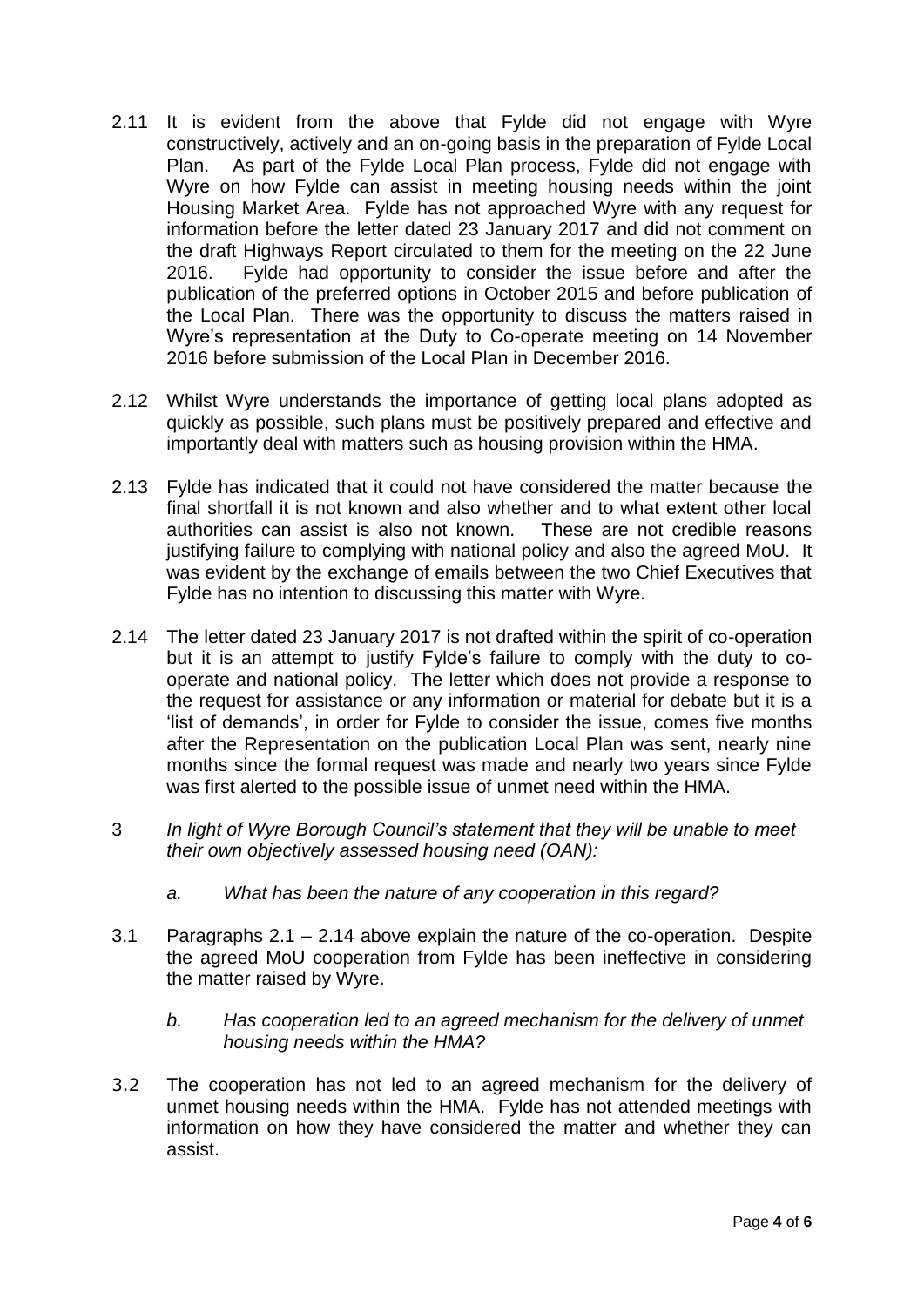## *c. In what way has this influenced the Plan?*

- 3.3 It would appear that any discussion about the unmet need within the HMA has not had any influence in finalising the Plan. There appears to be no evidence that Fylde has considered the matter. Fylde has not shared any information with Wyre to that effect. The Fylde Local Plan does not provide any flexibility to indicate where and how much of the unmet need within the HMA can be accommodated within Fylde. The fact that Fylde in the letter dated 23 January 2017 asks Wyre how much of the OAN is looking to be accommodated in Fylde indicates lack of consideration and understanding of Fylde's obligations under the duty to co-operate.
- 3.4 In the same letter, Fylde states that in order that progress of the Fylde Local Plan is not compromised, any decision to provide homes to assist Wyre will therefore have to through a later version of the Plan, or an early review. The Local Plan however makes no provision in that respect.
- 3.5 It is asserted also in the same letter that to assist Wyre now it would require a new development strategy. The Development Strategy is expressed in the Settlement Hierarchy (Policy S1) and the Strategic locations for Development (Policy DLF1). Neither Policy sets limits on the level of growth in each settlement within each tier of the hierarchy or at each of the four strategic locations. As a matter of principle there is no evident reason why more development to assist Wyre could not be accommodated without affecting the Fylde Local Plan Development Strategy. There is also no evident justification how the development percentage in relation to different settlement categories has been arrived at in Table 2.
	- *d. Is there an obligation for Fylde Council to ensure that the objectively assessed need for the HMA as a whole is met?*
- 3.6 No, Fylde Council does not have an obligation to ensure by itself that the objectively assessed need for the HMAS as a whole.
- 3.7 However, NPPF paragraph 47 first bullet point makes reference to the HMA not the local authority area. Therefore Fylde has collective responsibility together with Wyre and Blackpool to ensure that the OAN for the joint HMA as a whole is met.
- 3.8 Fylde has an obligation to consider how it can assist in meeting unmet need within the HMA and in that duly cooperate. It is evident from the letter dated 23 January 2017 that Fylde has not consider the matter as it is stated therein, 'This letter is intended to clarify the information that Fylde Council would need to be provided with if *(my emphasis)* it is to consider your request for assistance in meeting your Objectively Assessed Need (OAN) by providing housing sites in Fylde'. It reads as though Fylde's position is that the unmet need in the HMA is Wyre's problem that has no implications for Fylde. Fylde failed to recognise that it has an obligation to consider such a request and respond accordingly with evidence to support their position.